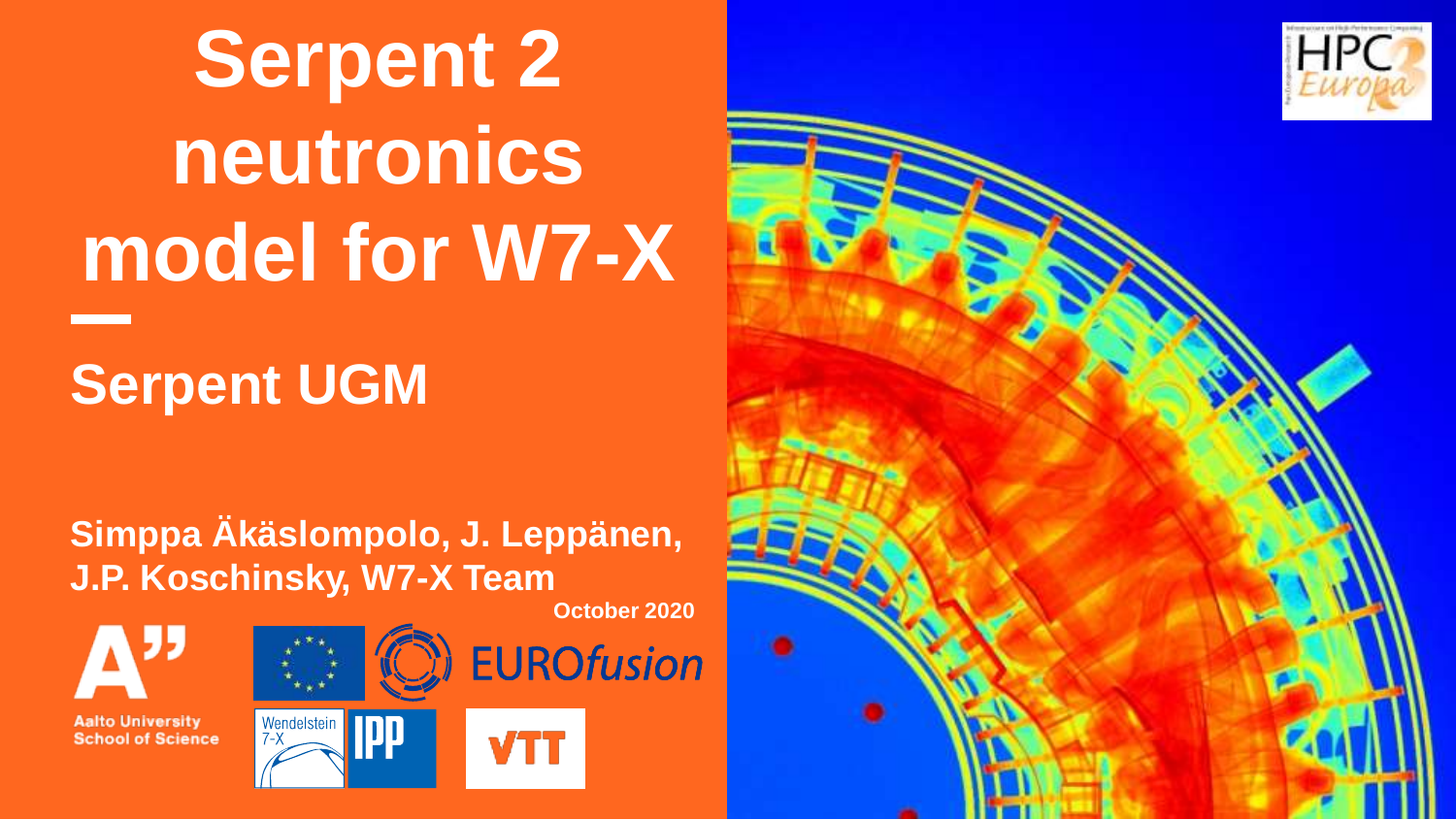#### **Nuclear Fusion: energy source of the stars**

- **The Sun nuclear-fuses light elements into heavier**
	- Large energy release
- **Fusion research aims to produce electricity**
- **Very high temperature**  → **gas ionized into plasma**
	- Electrons & ions move separately

2020-10-23 HPCE3 TAM2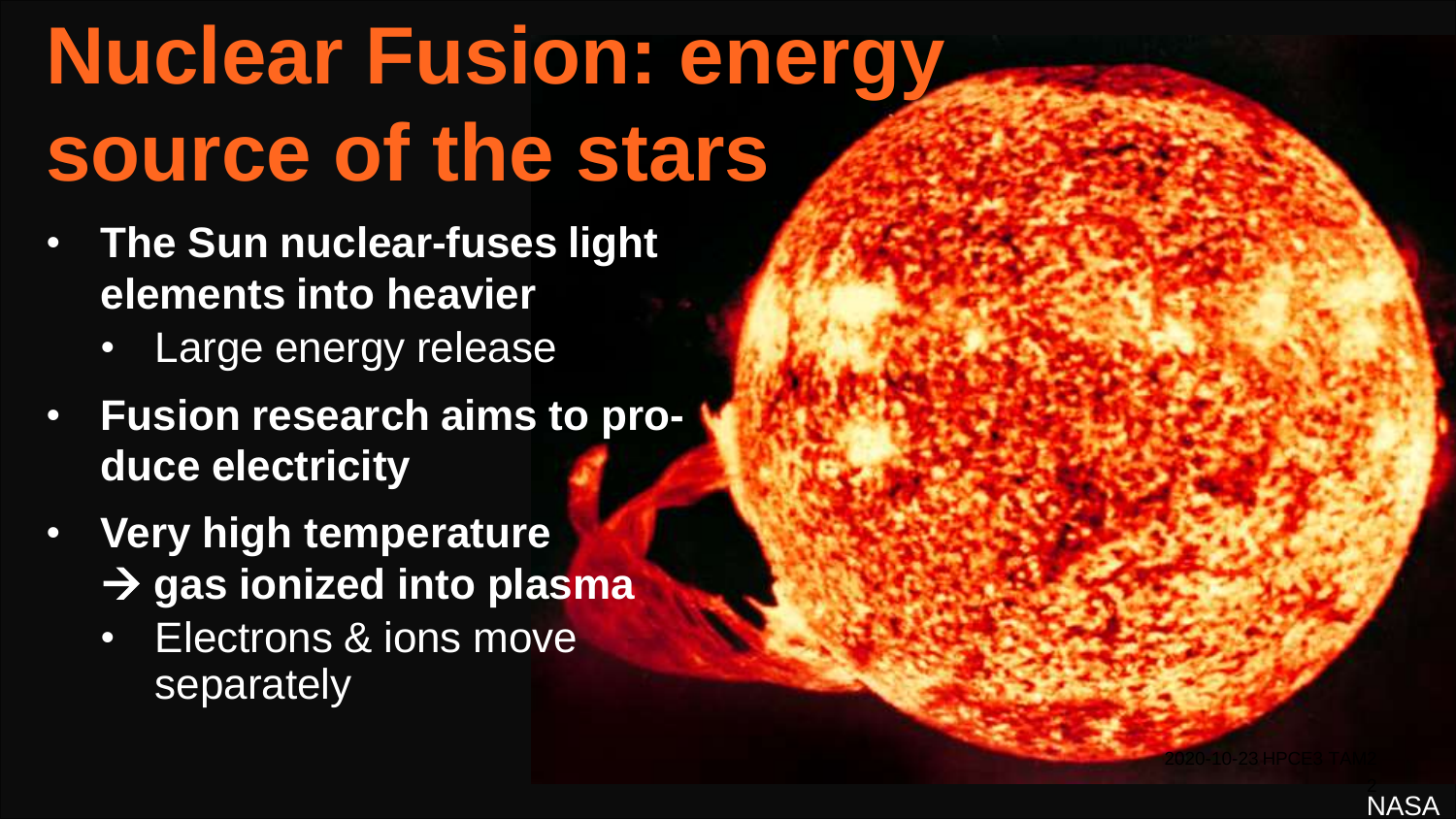#### **The hot plasma is confined with a torus shaped magnetic field**

- **Charged particles follow the magnetic field,**
- **but only approximately:**
	- the confining field needs engineering.

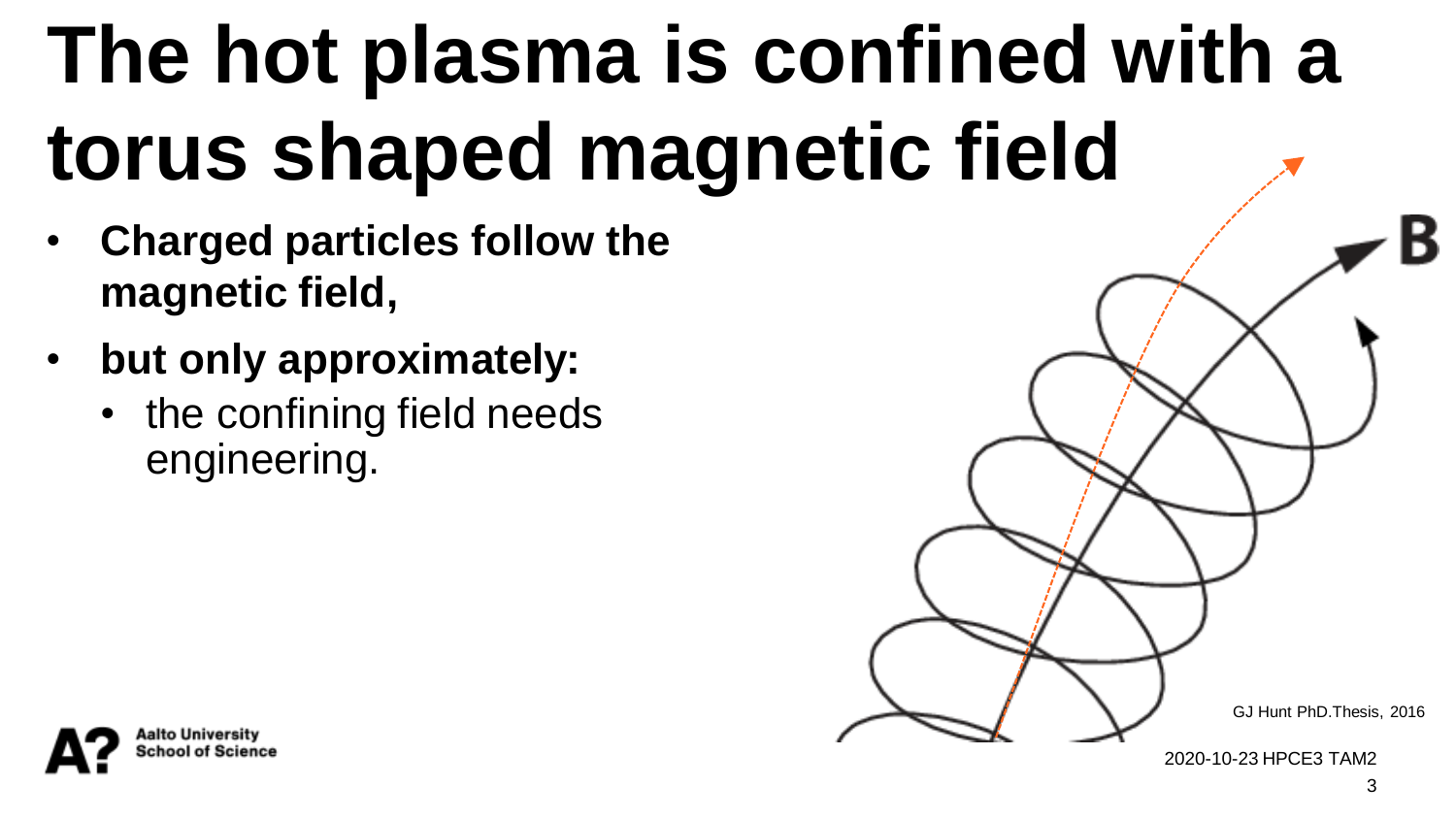#### **The hot plasma is confined with a torus shaped magnetic field**

- **Charged particles follow the magnetic field,**
- **but only approximately:**
	- the confining field needs engineering.
- **The stellarator is optimized with supercomputers.**
	- The confinement to be demonstrated.



#### **Wendelstein 7-X stellarator (W7-X) Magnetic coils & plasma shape**

2020-10-23 HPCE3 TAM2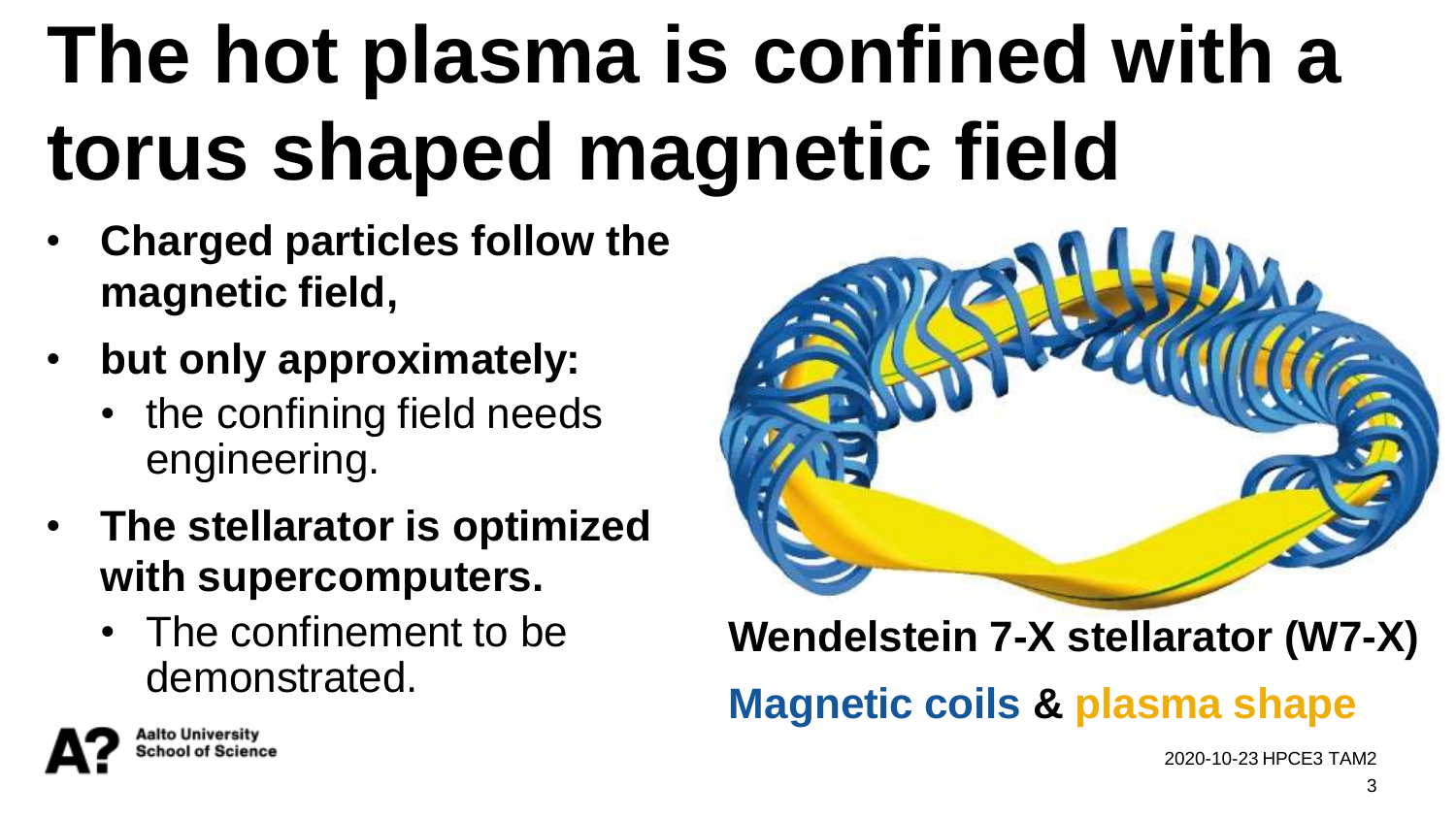## **W7-X is superconducting, steady state** → **complex**

- **70.000 unique, 700.000 total parts**
	- Perhaps the largest integrated CAD model in existence
- **Inside the vacuum vessel:**

alto University ool of Science

- Fully water-cooled: 4 km water pipes [1]
- **Only key components included in the model** [\[1\] https://www.iter.org/doc/www/content/com/Lists/](https://www.iter.org/doc/www/content/com/Lists/Stories/Attachments/680/ITER_W7X.pdf) Stories/Attachments/680/ITER\_W7X.pdf



Two humans for scale<sup>ctober 2020 Serpent UGM</sup> W7-X Under construction.

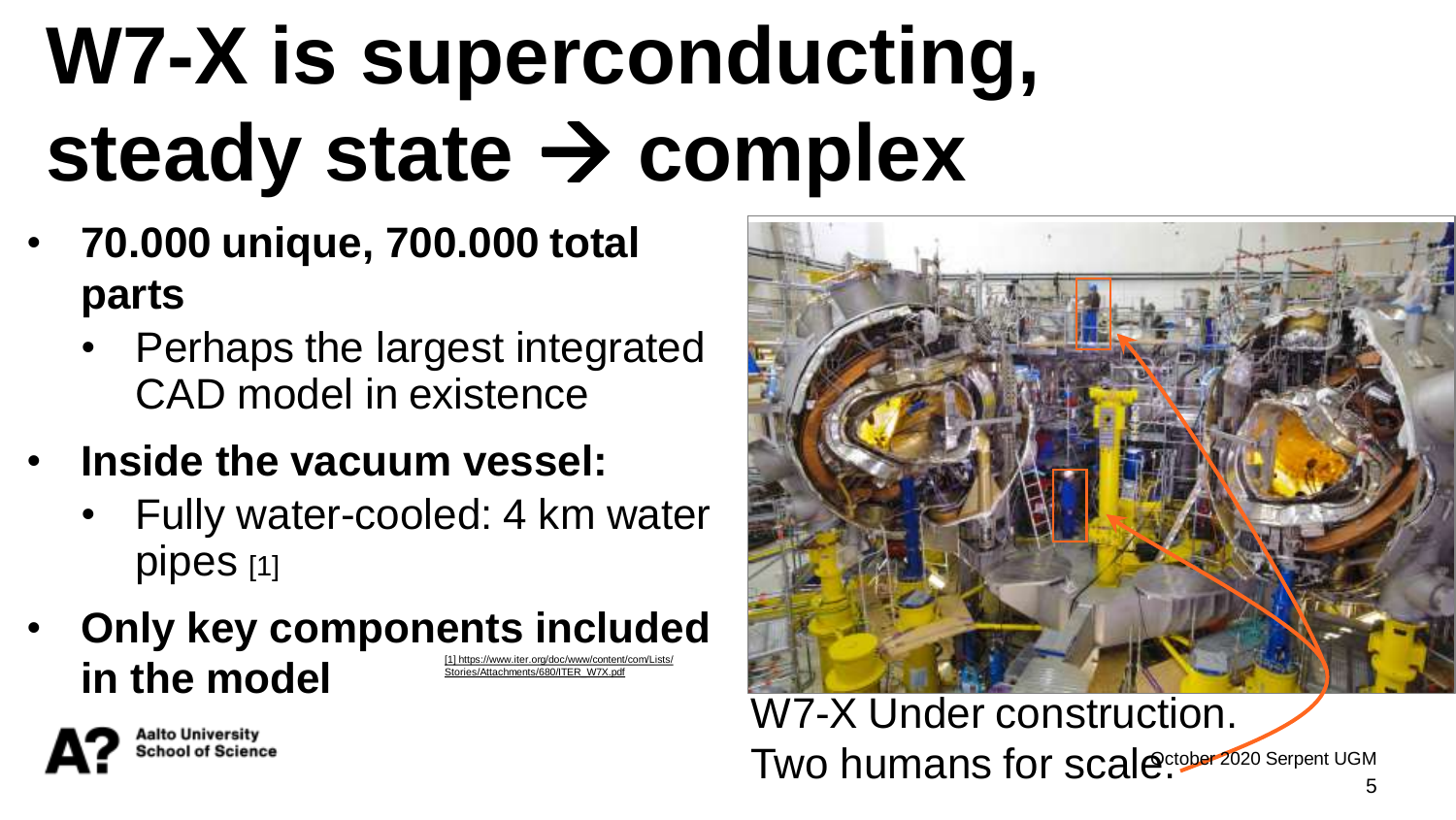#### **Steps in expanding the model**

Freecad

-checkstl

parameter

command line

- **1. Identify the most important component**
- **2. Find the component in W7-X CAD model**
- **3. Isolate and simplify in CATIA**
- **4. Create a surface mesh**
- **5. Test the mesh within SERPENT**
- **6. Fix the mesh**
- **7. Prepare the material definitions**
- **8. Check the simulation**

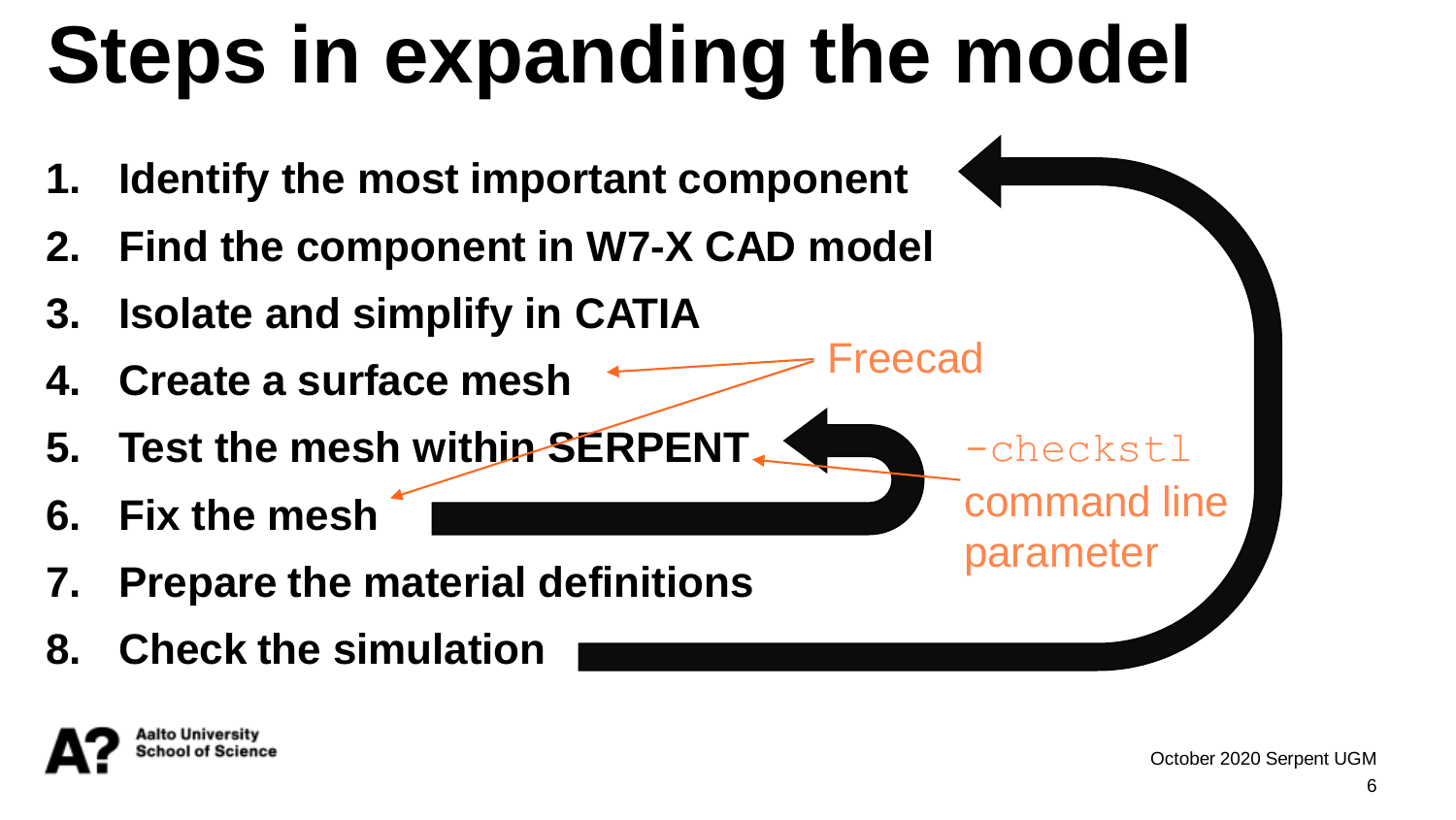#### **Neutrons are direct indicators of the fusion performance**

• **Neutrons are produced in the fusion reactions**

$$
{}_{1}^{2}D + {}_{1}^{2}D \longrightarrow \frac{3}{2}He + {}_{0}^{1}n (2.45 \text{ MeV})
$$
  

$$
{}_{1}^{2}D + {}_{1}^{2}D \longrightarrow \frac{3}{1}T + {}_{1}^{1}p
$$
  

$$
{}_{1}^{2}D + {}_{1}^{3}T \longrightarrow {}_{2}^{4}He + ({}_{0}^{1}n (14.1 \text{ MeV}))
$$



- **Currently W7-X operates only with hydrogen-1 ( )**
	- Deuterium  ${}^{2}_{1}D$  under preparation
- **In W7-X, indication of confinement of fast ions**
	- Check the confinement of fast tritons
- **In this work measured with Scintillating Fibre 14 MeV neutron detector (SciFi)** 7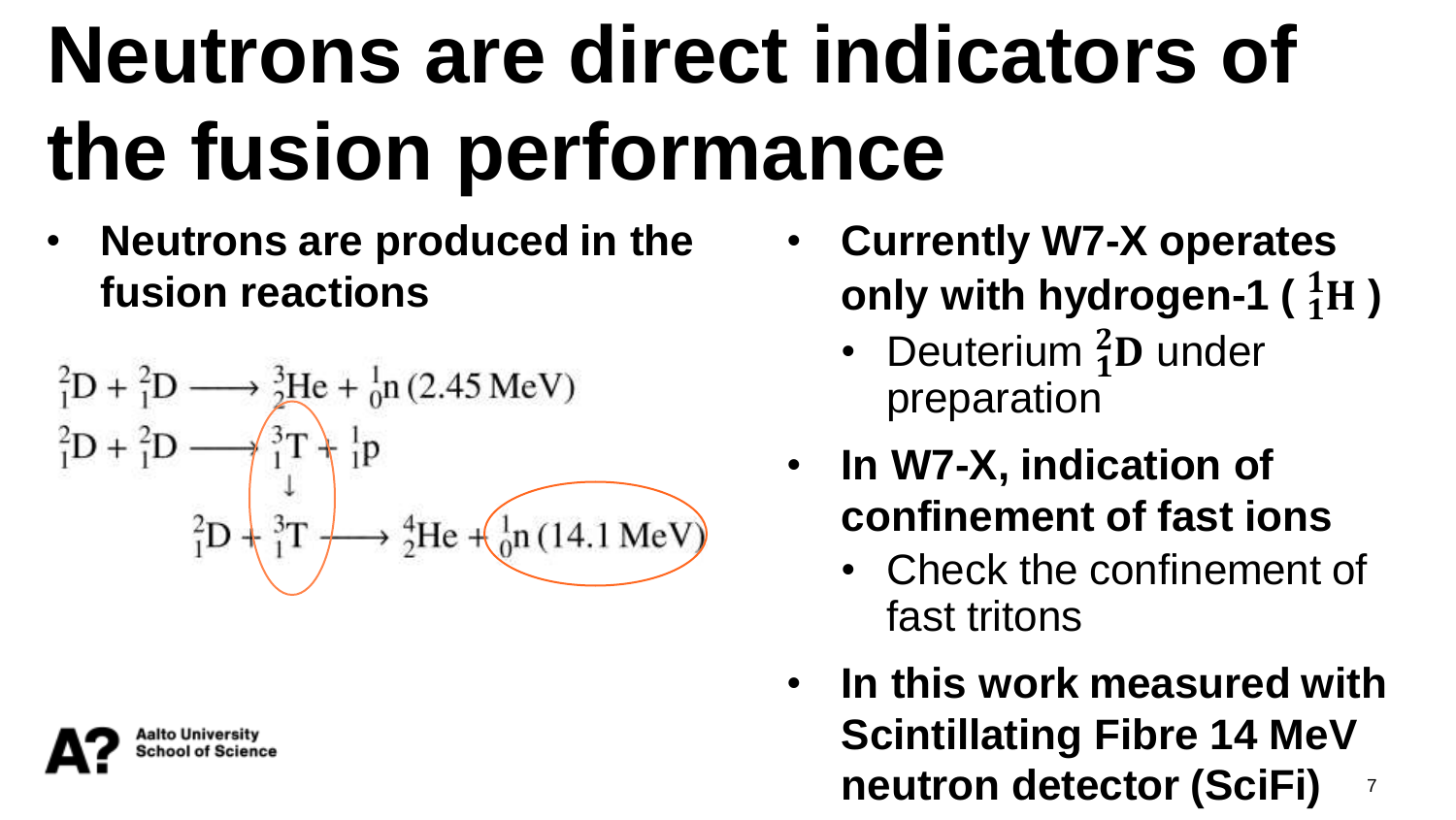#### **Scintillating Fibre 14.1 MeV neutron detector (SciFi)**



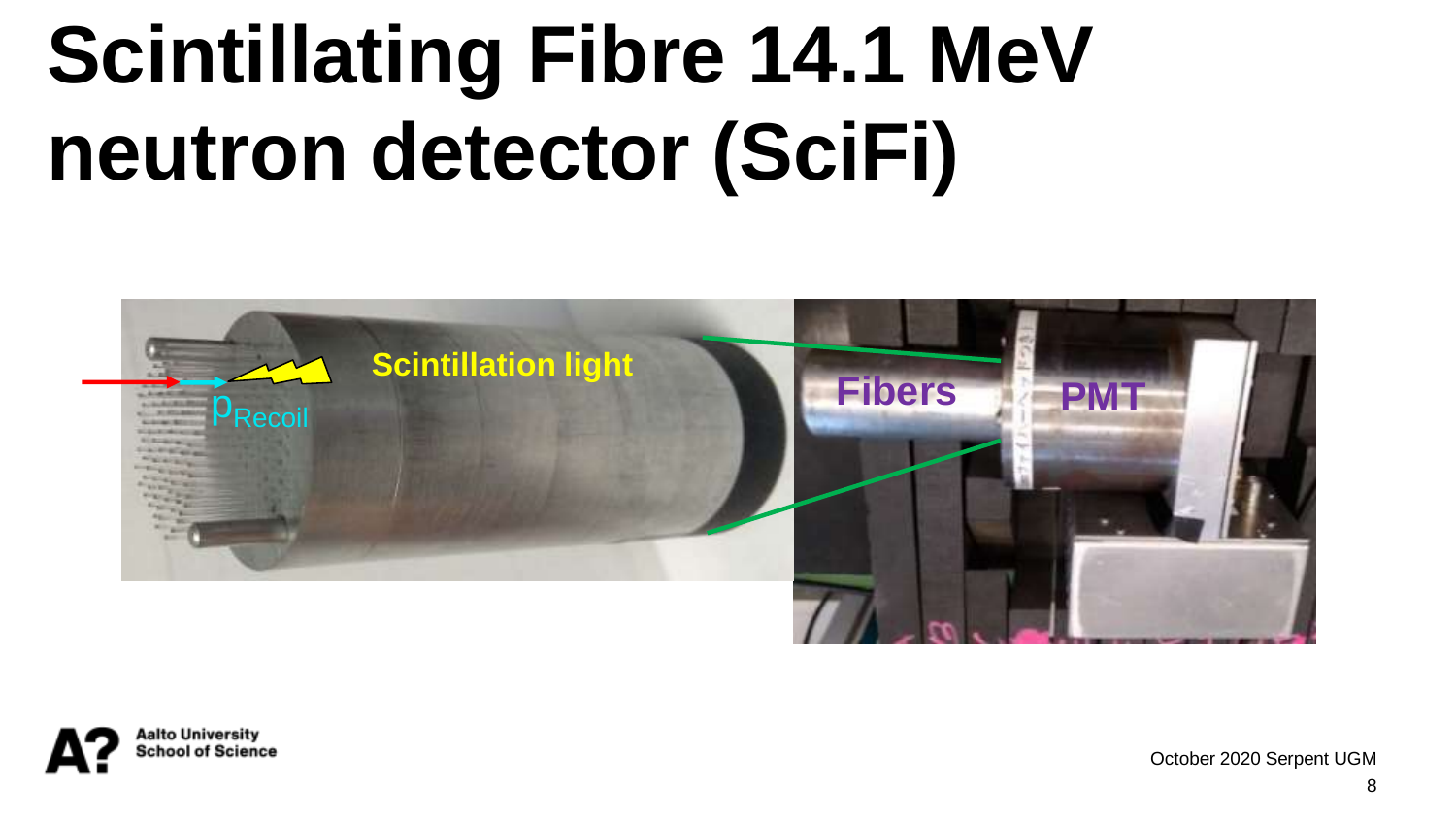## **SciFi has anisotropic detection efficiency** → **implemented in DTL**

- **SciFi detects neutrons better along fibres. Measured.**
- **SciFi optionally in a bPE collimator box.**
- **Model qualitatively reproduces the count-rates with bPE when using the directionality measured w/o the collimator**

alto University

ool of Science

target PIAF Ion beam: **SciFi** $D_{215keV}T_{target} \rightarrow n_{14.8MeV}$  $p_{3.3\text{MeV}}T_{\text{target}} \rightarrow n_{2.49\text{MeV}}$ Experiment (14.8MeV) Model Jan Paul Koschinsky's measurements at Physikalisch-Technische Bundesanstalt, Germany's national metrology institute 20  $\Omega$ 40 60 80 Angle (deg) 9

Titanium-tritium

Tilt 0°-90°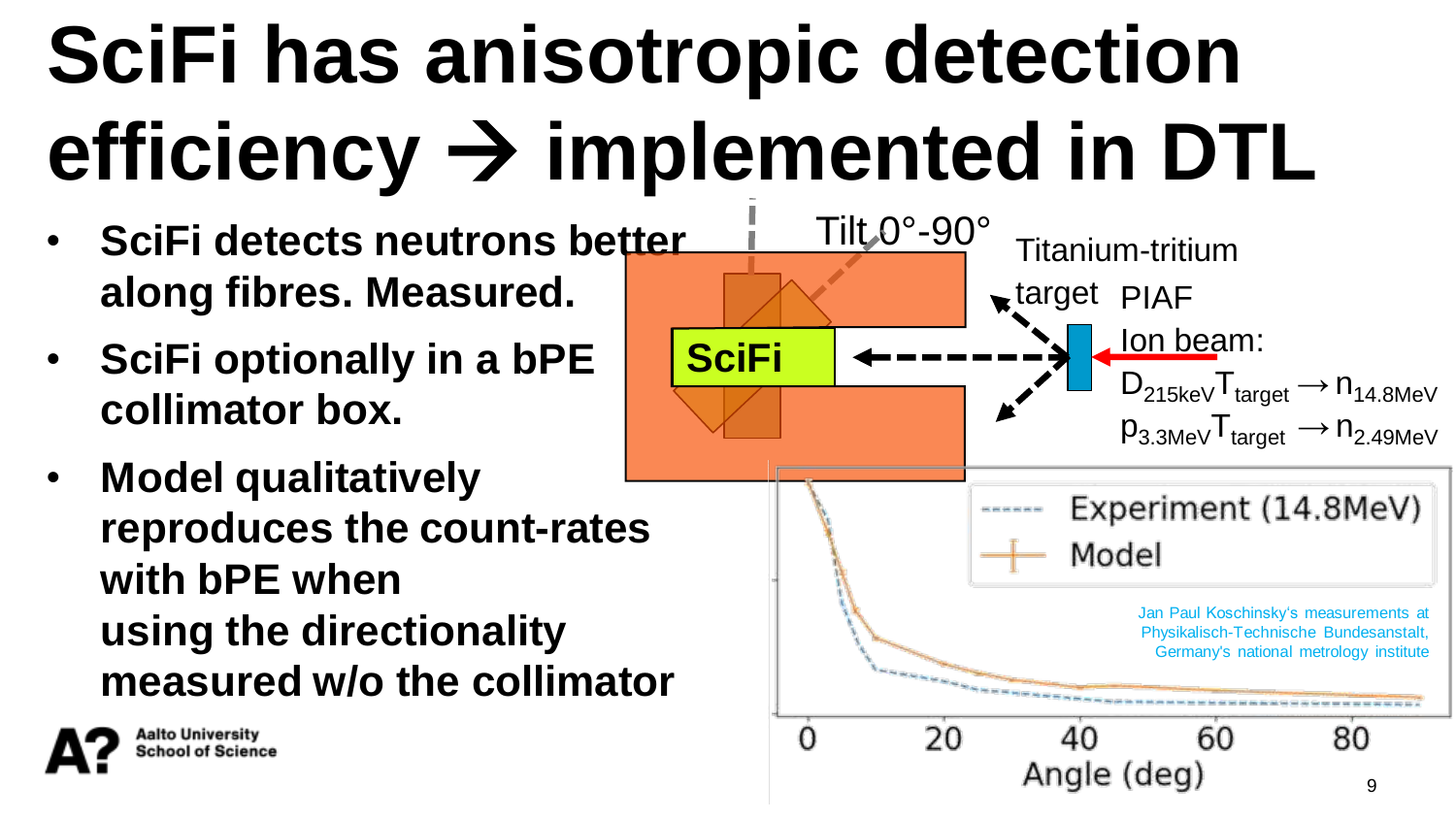#### **The Serpent 2 model of W7-X**



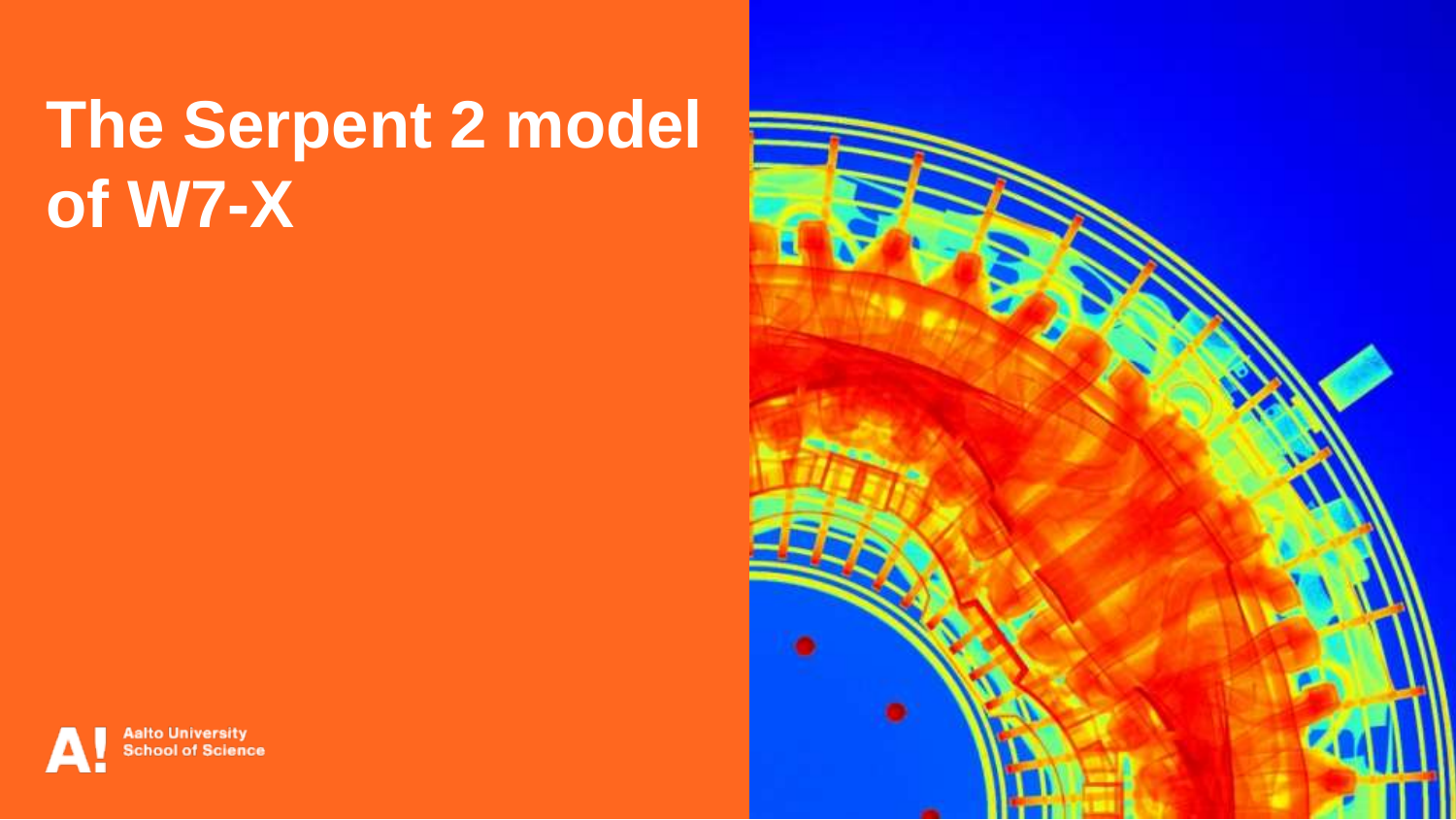## **Many key compo nents included**

- **Triangular surface mesh (STL) based geometry definition** 
	- (3×10<sup>6</sup> triangles, 15GB total memory )
- **Certain components with CSG, such as:**

alto University ool of Science

• simplified water manifold, torus hall, PE collimator

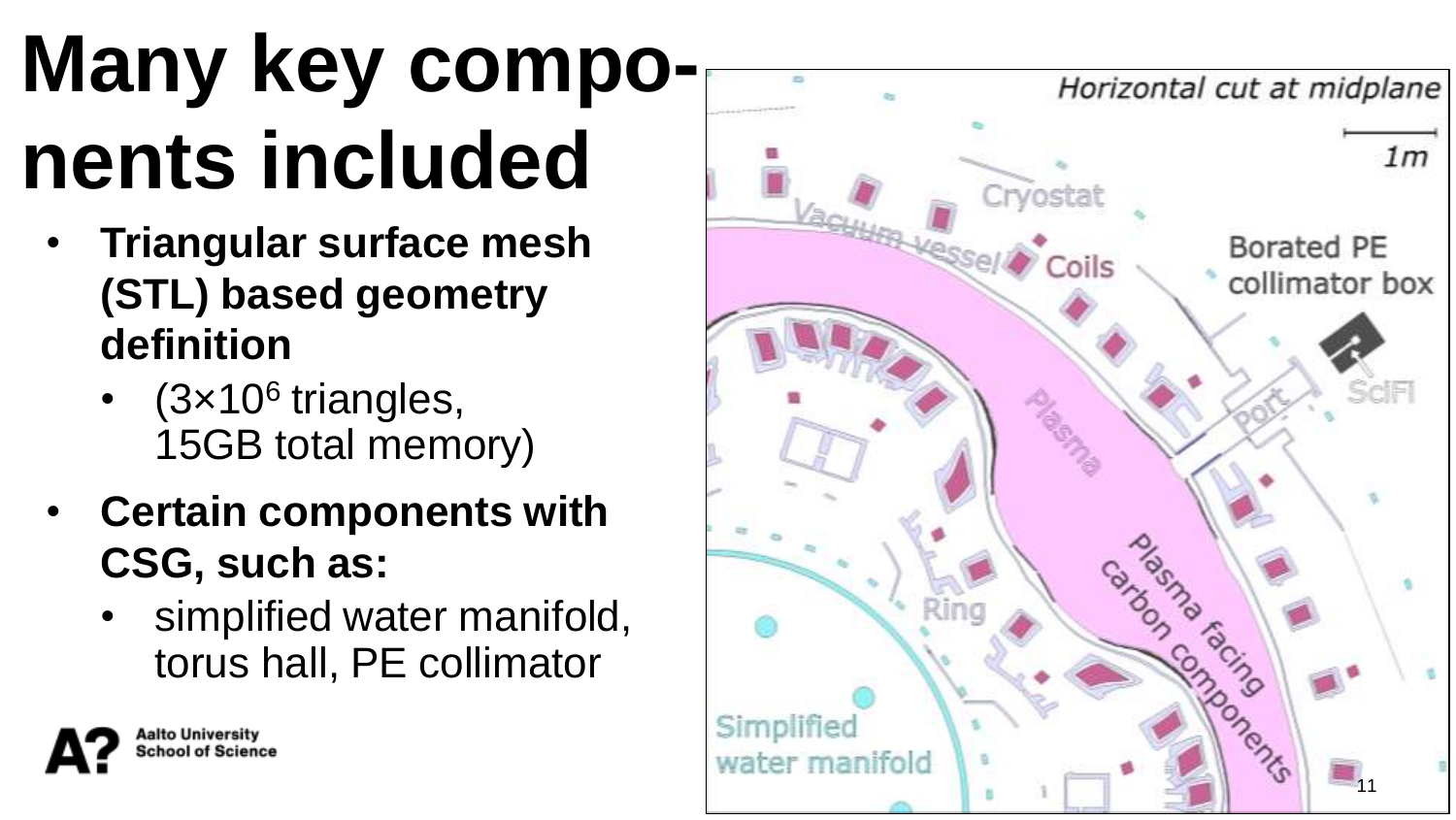## **Model optimization resulted in 100x faster model & higher quality**

- **Geometry search mesh parameters**
- **Geometry structure**
	- Split geometry into disjoint domains
	- Organize mesh model into hierarchy of universe levels
- **VR WW via 3 iterations.**
	- Global VR
	- Detector optimization
		-



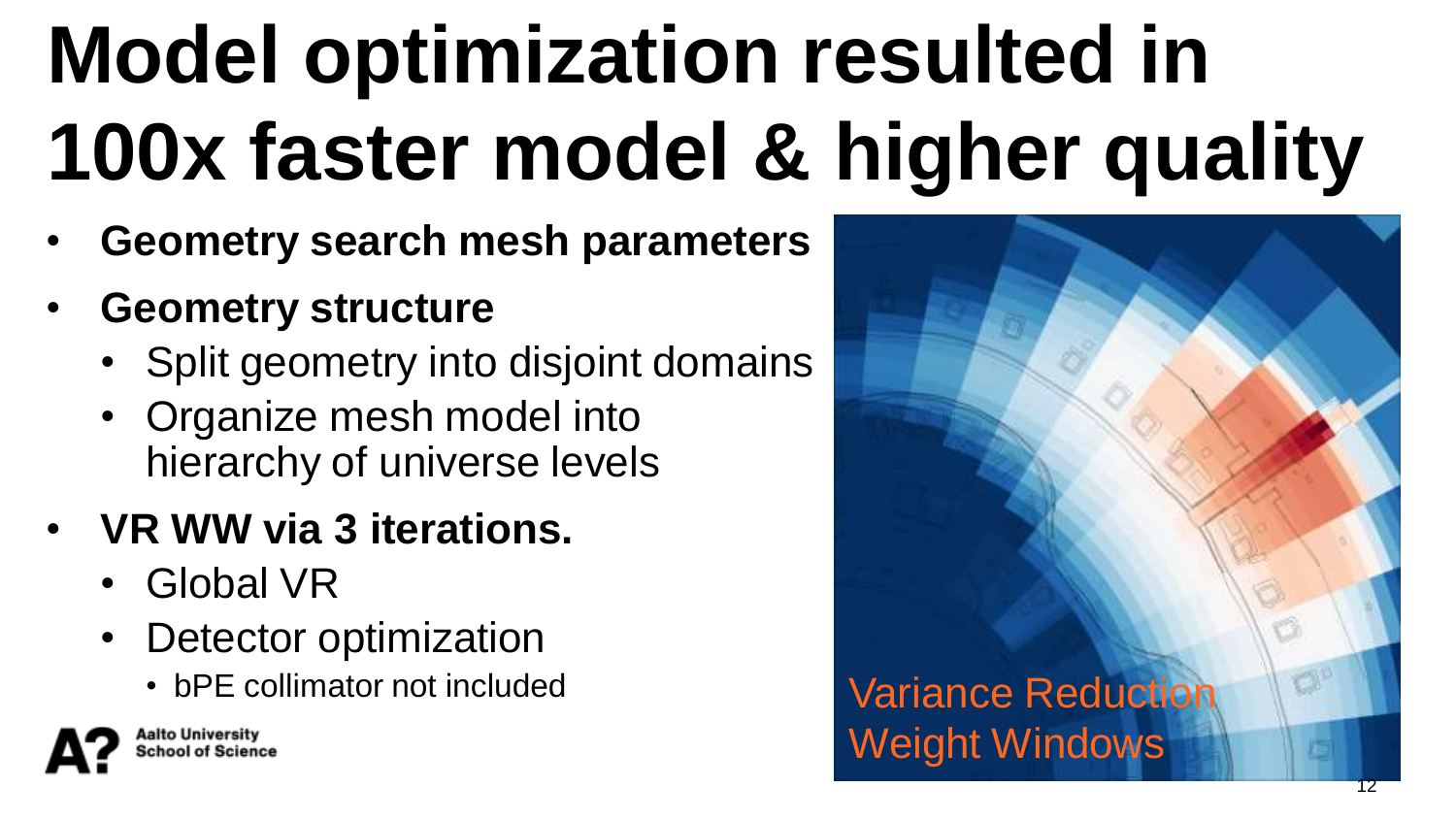## **Weight windows & NBUF full**

- **SET NBUF 1000000 (for 40 threads)**
- $14.1$  MeV  $\rightarrow$  1 MeV **Little absorption, weak scattering**
- **VR weight windows change 11 orders of magnitude** 
	- (in the figure, more in total!)
- **Need a routine to analyse the buffer?**
	- dump the buffer to a file for analysis?

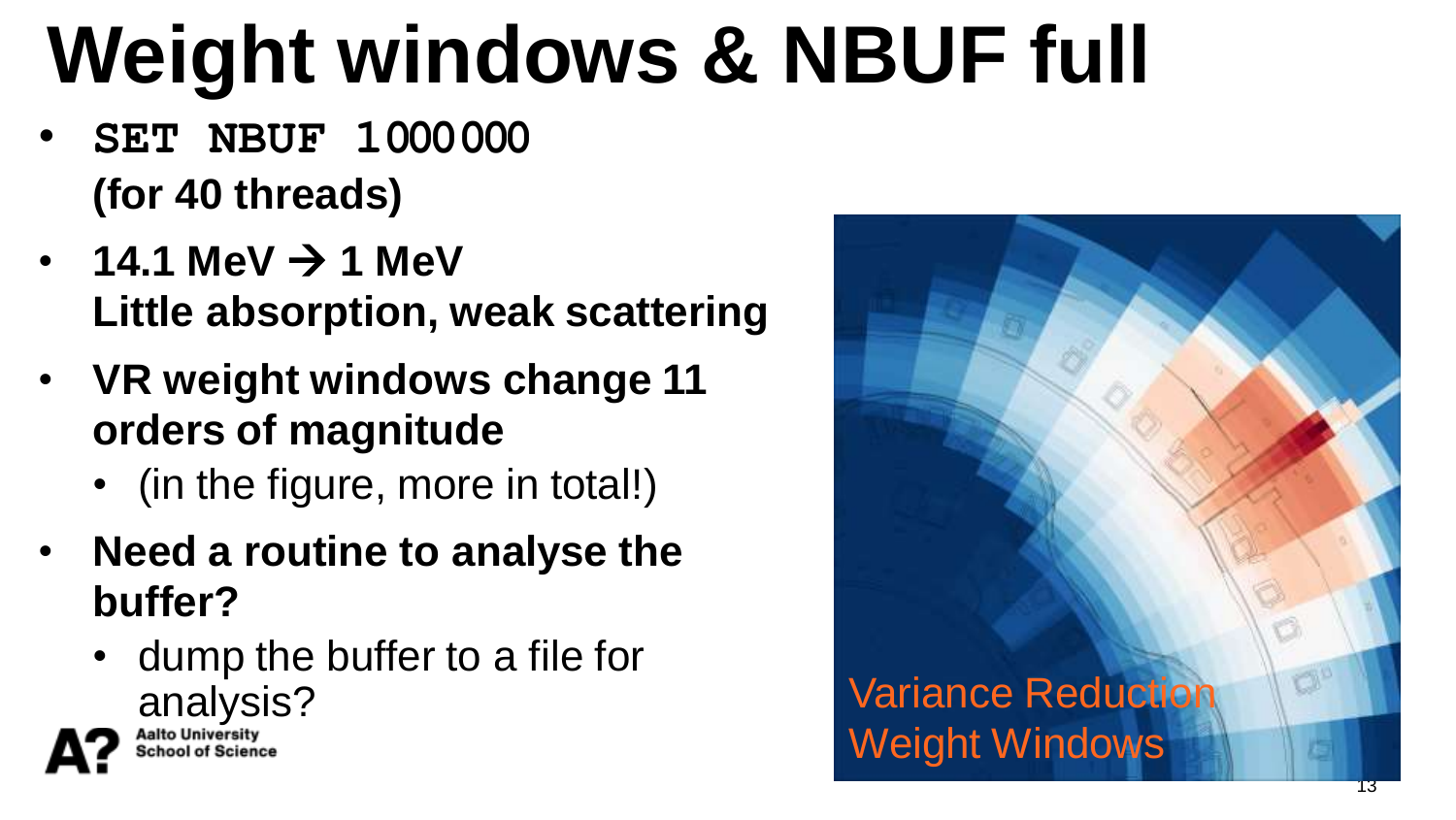## **Neutron following is embarrassingly parallel**

- **Every neutron history is independent**
	- Collect histograms
	- Buffer neutrons
- **Serpent 2 is MPI+OpenMP parallel**
- **Run on 32 nodes with 40 threads each for 3 hours**
	- Larger simulations possible to reduce noise or increase resolution
- **4.5×10<sup>9</sup> initial neutrons (868 histories/(CPU s)**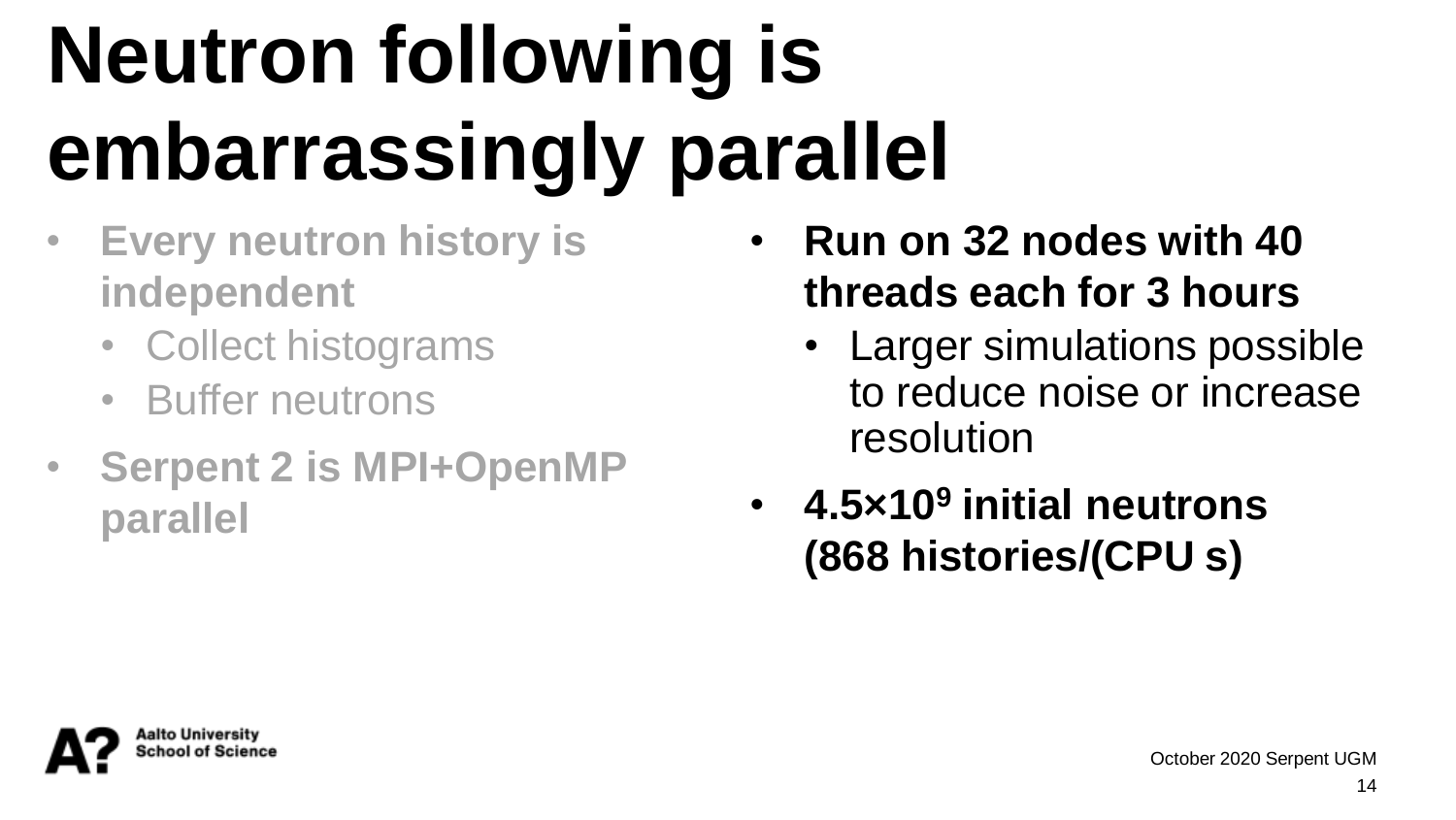#### October 2020 Serpent UGM

# **Instrument function: DTL dx,dy,dz by birth location**

- $\Phi_{\text{det}} = \frac{1}{V_{\text{det}}} \int_{\text{trivial}} \theta w dl$  $\frac{\text{counts}}{\text{s}} = \sum_{\text{bin}} \int_{\text{bin}} A_{\epsilon} \Phi_{\text{det}} \frac{V_{\text{plasma}}}{N V_{\text{bin}}} S dV,$ instrument function
- **Probability of detecting a neutron born in a given location.**
	- **Bin the flux as a function of neutron birth location**
		- Anisotropic efficiency (calib.)
		- **Integrate over neutron source**
			- Effective active area (calib.)
			- srcrate (isotropic src)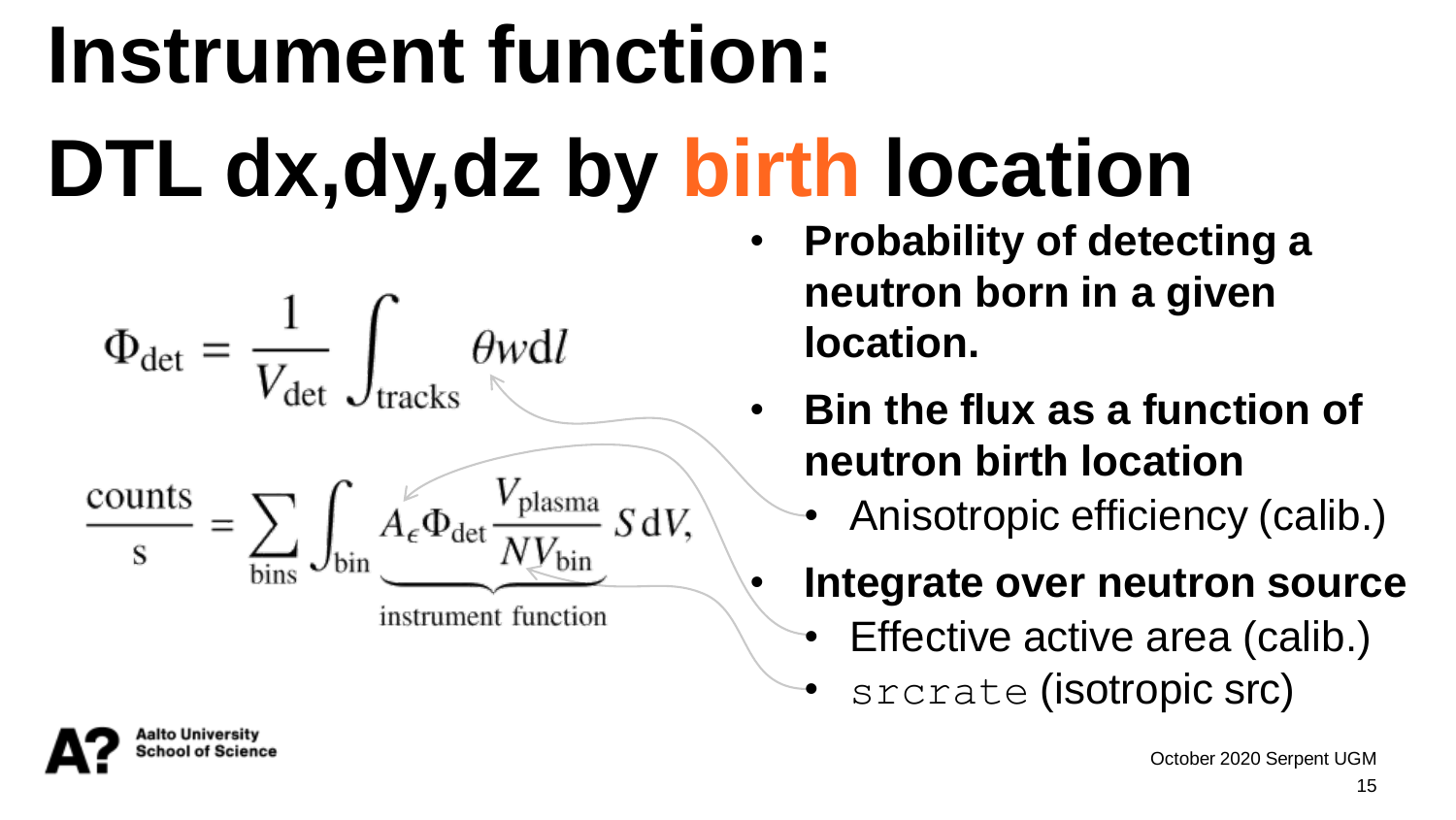#### **Results**



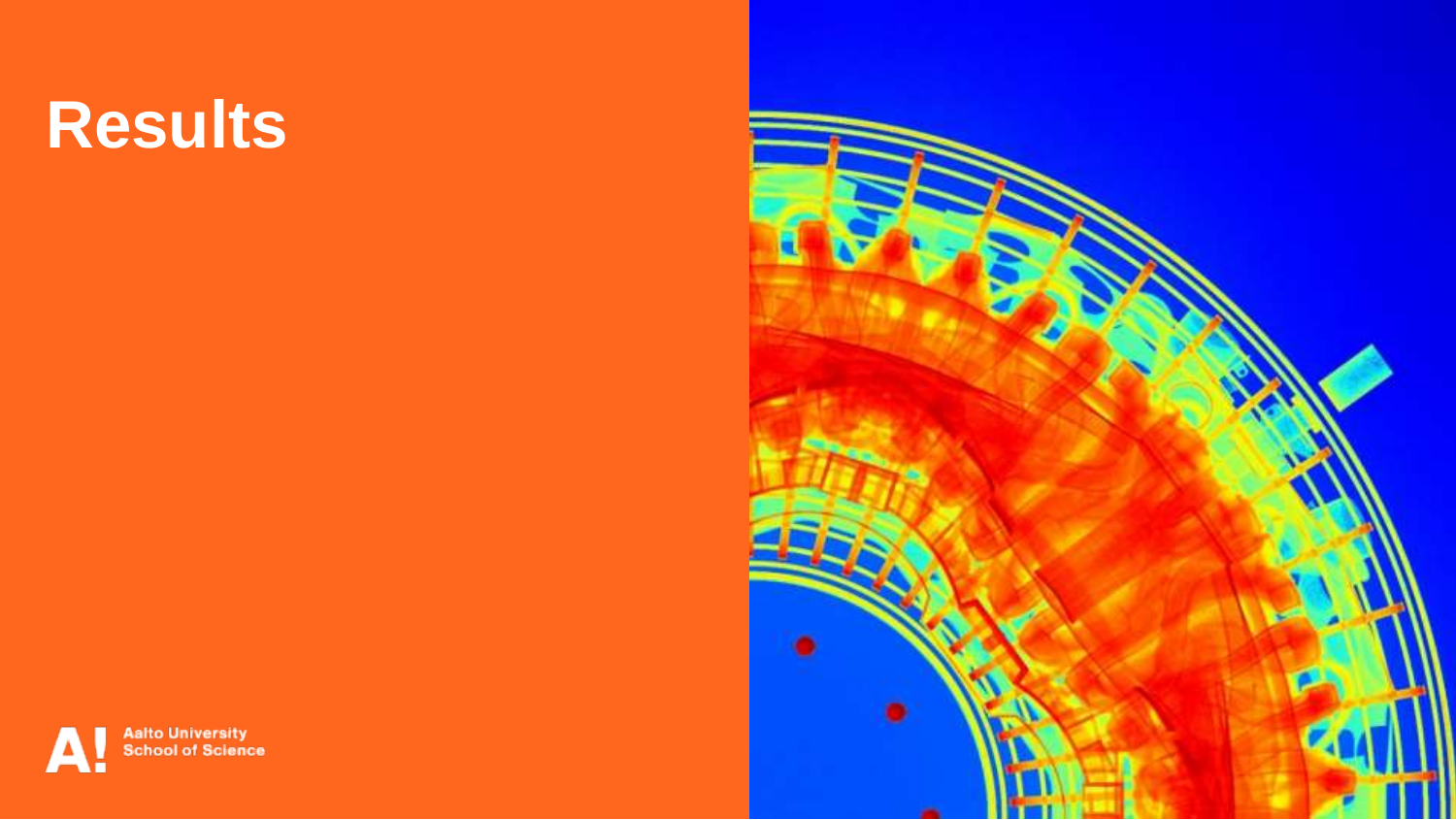#### **Components shadow neutrons, little back-scattering**

• **The detector sees scattered neutrons**



Energy (MeV)

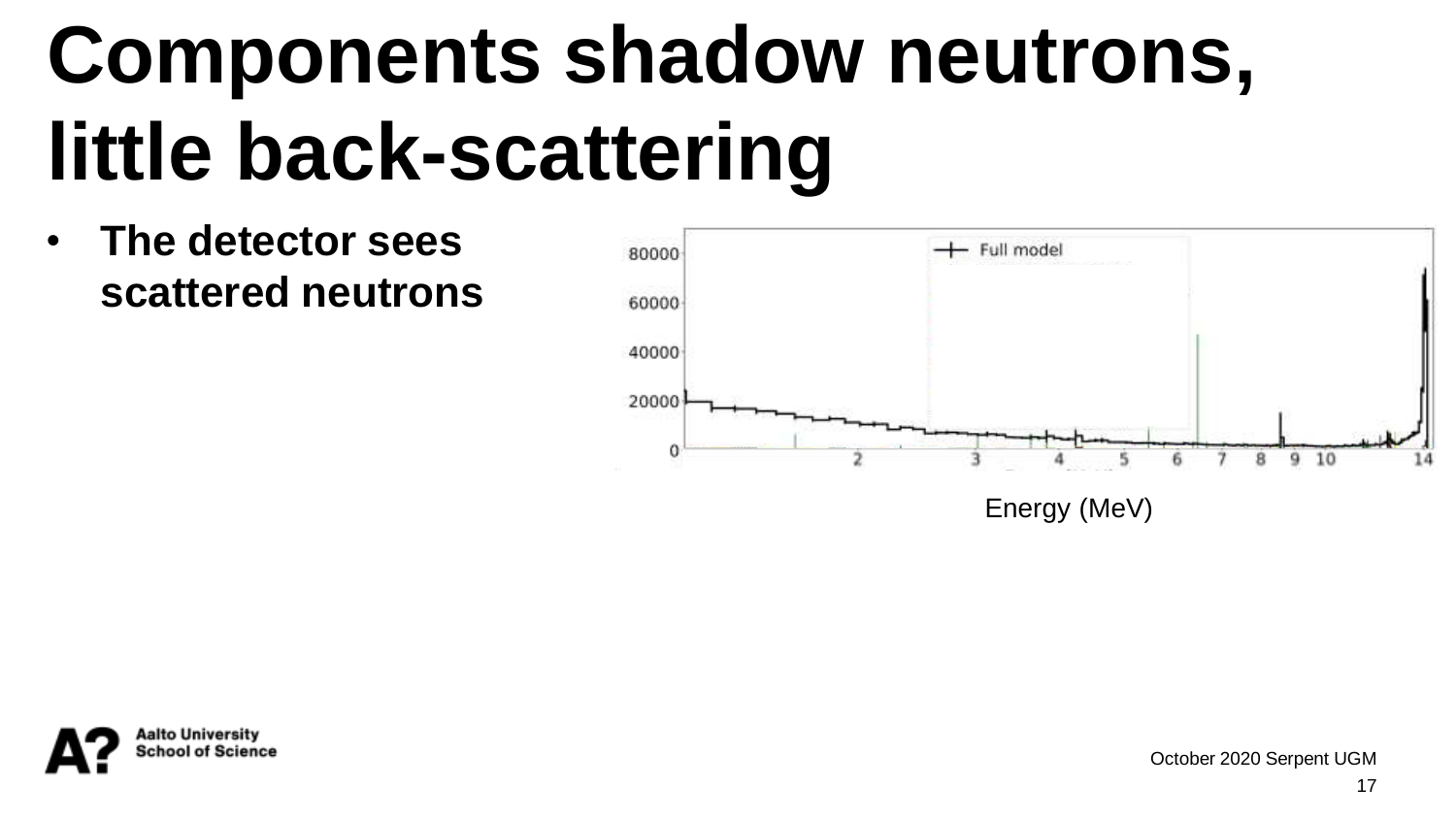#### **Components shadow neutrons, little back-scattering**

- **The detector sees scattered neutrons**
- **Sensitivity study: remove various components**
	- components shadow neutrons



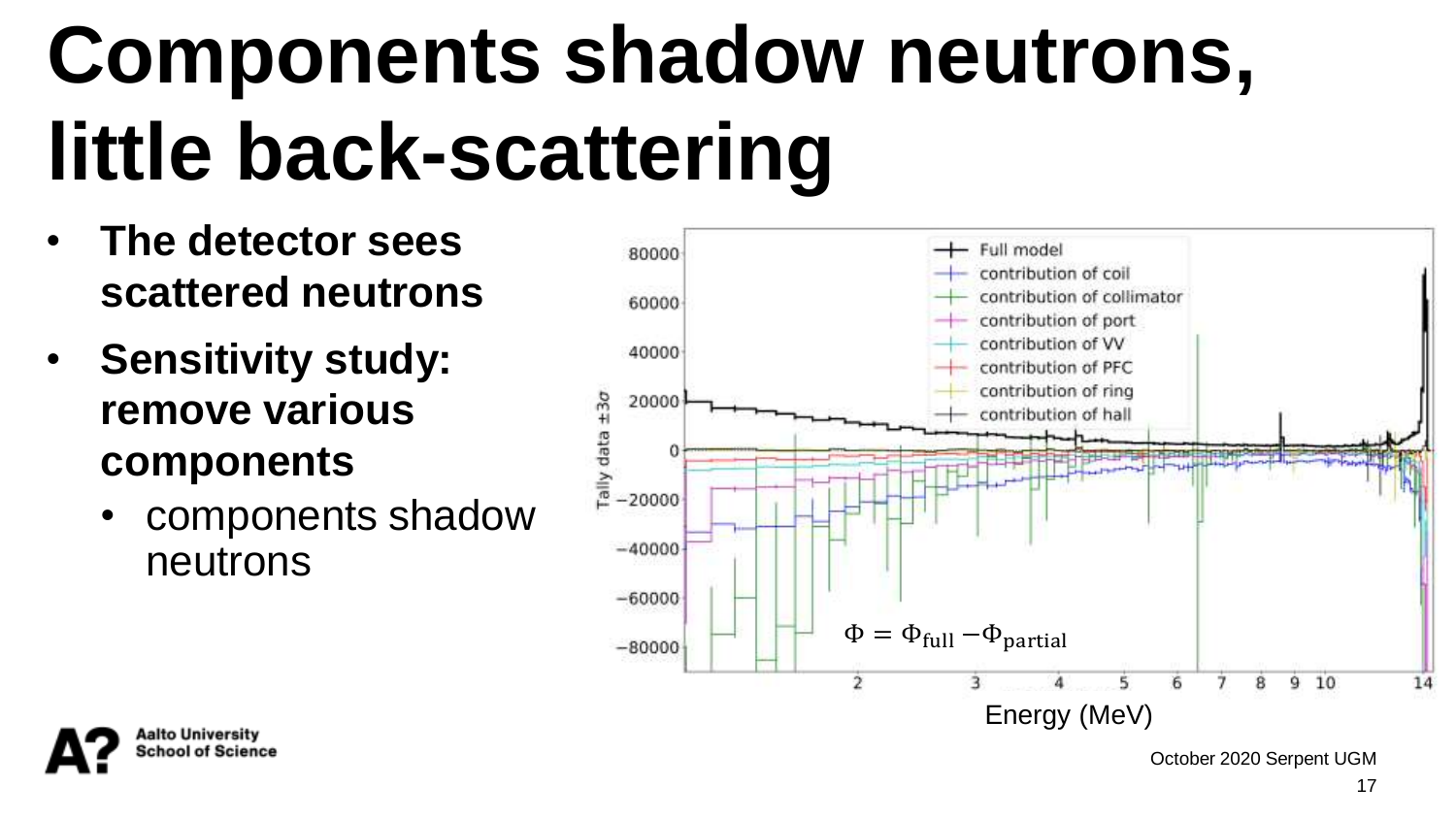#### **SciFi is wide-angle**

- **Detection efficiency near the plasma centre at various locations around the torus**
- **Non-local measurement**

alto University hool of Science

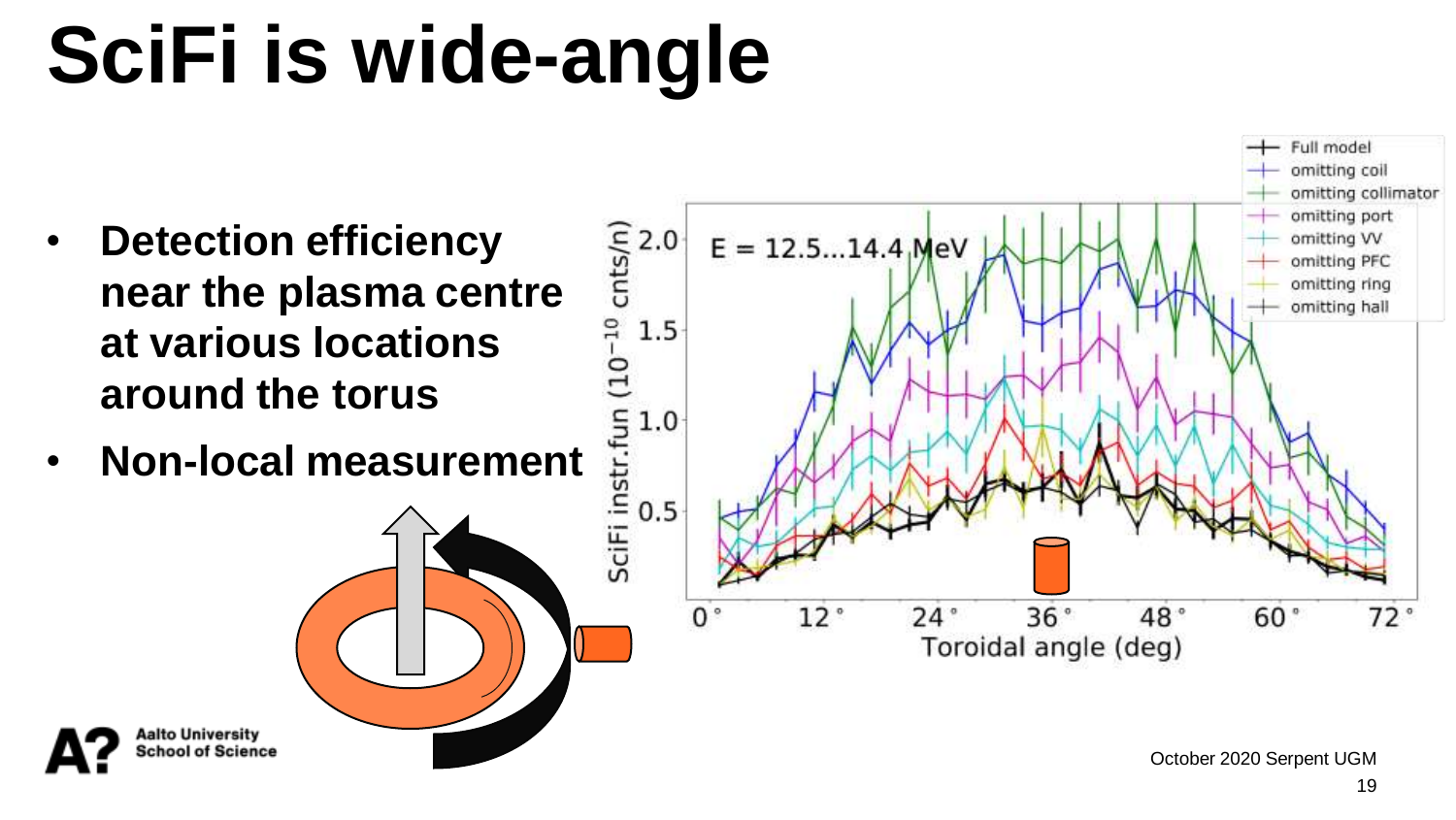## **Estimate: 50 ms integration time needed for SciFI**

- **1. Calculate fusion rate using ASCOT suite of codes**
- **2. Calculate neutron flux at the SciFi detector using Serpent**
- **3. Convert flux to counts using measured calibration factors**
- → **160 cnts/s from neutrons (14.1MeV)** → **estimate SciFi needs 50 ms integration time**



October 2020 Serpent UGM

20